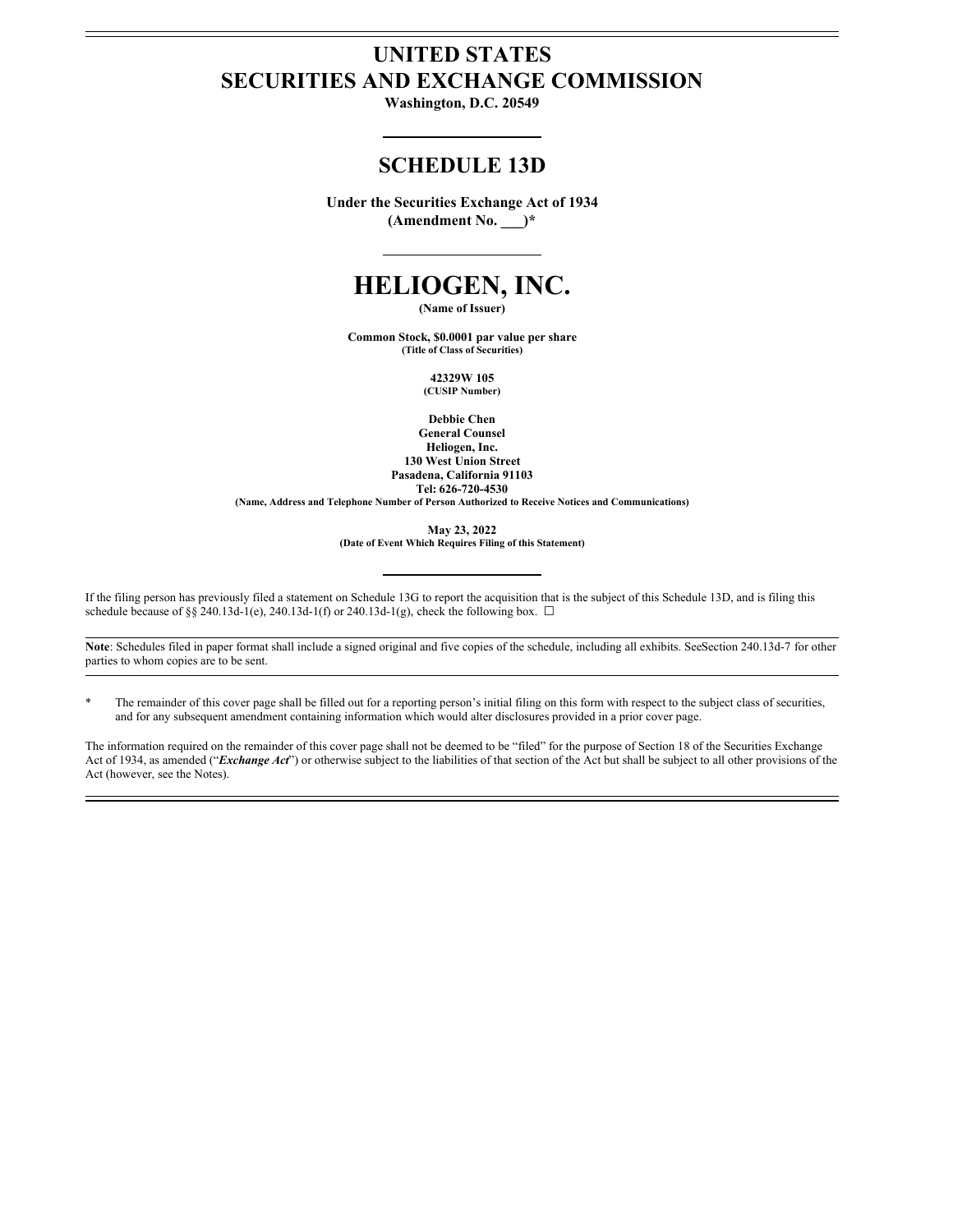## CUSIP No. 42329W 105

| 1.                                                                                        | Names of Reporting Persons.                                                          |     |                                                              |  |  |  |  |  |
|-------------------------------------------------------------------------------------------|--------------------------------------------------------------------------------------|-----|--------------------------------------------------------------|--|--|--|--|--|
|                                                                                           |                                                                                      |     |                                                              |  |  |  |  |  |
|                                                                                           | William Gross                                                                        |     |                                                              |  |  |  |  |  |
| 2.                                                                                        | Check the Appropriate Box if a Member of a Group (See Instructions)                  |     |                                                              |  |  |  |  |  |
|                                                                                           | (a) $\Box$<br>(b) $\Box$                                                             |     |                                                              |  |  |  |  |  |
|                                                                                           |                                                                                      |     |                                                              |  |  |  |  |  |
| 3.                                                                                        | <b>SEC Use Only</b>                                                                  |     |                                                              |  |  |  |  |  |
|                                                                                           |                                                                                      |     |                                                              |  |  |  |  |  |
| 4.                                                                                        | Source of Funds (See Instructions)                                                   |     |                                                              |  |  |  |  |  |
|                                                                                           |                                                                                      |     |                                                              |  |  |  |  |  |
|                                                                                           | O <sub>O</sub>                                                                       |     |                                                              |  |  |  |  |  |
| Check if Disclosure of Legal Proceedings Is Required Pursuant to Items 2(d) or 2(e)<br>5. |                                                                                      |     |                                                              |  |  |  |  |  |
|                                                                                           |                                                                                      |     |                                                              |  |  |  |  |  |
|                                                                                           | $\Box$                                                                               |     |                                                              |  |  |  |  |  |
| 6.                                                                                        |                                                                                      |     | Citizenship or Place of Organization                         |  |  |  |  |  |
|                                                                                           |                                                                                      |     |                                                              |  |  |  |  |  |
|                                                                                           | <b>United States</b>                                                                 |     |                                                              |  |  |  |  |  |
| Sole Voting Power<br>7.                                                                   |                                                                                      |     |                                                              |  |  |  |  |  |
|                                                                                           |                                                                                      |     |                                                              |  |  |  |  |  |
| Number of                                                                                 |                                                                                      |     | 9,055,602                                                    |  |  |  |  |  |
| <b>Shares</b>                                                                             |                                                                                      | 8.  | <b>Shared Voting Power</b>                                   |  |  |  |  |  |
| Beneficially                                                                              |                                                                                      |     |                                                              |  |  |  |  |  |
| Owned by                                                                                  |                                                                                      |     | 1,086,882                                                    |  |  |  |  |  |
| Each                                                                                      |                                                                                      | 9.  | Sole Dispositive Power                                       |  |  |  |  |  |
| Reporting                                                                                 |                                                                                      |     |                                                              |  |  |  |  |  |
| Person<br>With                                                                            |                                                                                      |     | 9,055,602                                                    |  |  |  |  |  |
|                                                                                           |                                                                                      | 10. | Shared Dispositive Power                                     |  |  |  |  |  |
|                                                                                           |                                                                                      |     |                                                              |  |  |  |  |  |
|                                                                                           |                                                                                      |     | 1,086,882                                                    |  |  |  |  |  |
| 11.                                                                                       |                                                                                      |     | Aggregate Amount Beneficially Owned by Each Reporting Person |  |  |  |  |  |
|                                                                                           |                                                                                      |     |                                                              |  |  |  |  |  |
|                                                                                           | 10,142,484(1)                                                                        |     |                                                              |  |  |  |  |  |
| 12.                                                                                       | Check if the Aggregate Amount in Row (11) Excludes Certain Shares (See Instructions) |     |                                                              |  |  |  |  |  |
|                                                                                           |                                                                                      |     |                                                              |  |  |  |  |  |
|                                                                                           | $\Box$                                                                               |     |                                                              |  |  |  |  |  |
| 13.                                                                                       | Percent of Class Represented by Amount in Row (11)                                   |     |                                                              |  |  |  |  |  |
|                                                                                           |                                                                                      |     |                                                              |  |  |  |  |  |
|                                                                                           |                                                                                      |     |                                                              |  |  |  |  |  |
|                                                                                           |                                                                                      |     |                                                              |  |  |  |  |  |
|                                                                                           |                                                                                      |     |                                                              |  |  |  |  |  |
|                                                                                           |                                                                                      |     |                                                              |  |  |  |  |  |
| 14.                                                                                       | $5.2\%(2)$<br>Type of Reporting Person (See Instructions)                            |     |                                                              |  |  |  |  |  |
|                                                                                           | $_{\rm IN}$                                                                          |     |                                                              |  |  |  |  |  |

1 Represents 1,589,488 shares of common stock and 7,466,114 shares issuable for vested and exercisable options within 60 days of May 23, 2022, beneficially held by Mr. Gross. Also includes 1,086,882 shares of common stock held by Idealab Studio, LLC ("Idealab Studio"). The Gross Goodstein Living Trust, dated April 18, 2006 ("Gross Trust"), of which Mr. Gross and his wife are co-trustees, owns a majority of the class of securities entitled to elect two directors to Idealab Studio's board of managers. In addition, Mr. Gross is the chairman and chief executive officer of Idealab Studio. As a result of the foregoing, Mr. Gross may be deemed to beneficially own the securities held by Idealab Studio. Mr. Gross disclaims beneficial ownership of such shares except to the extent of his pecuniary interest therein.

2 This percentage is calculated based upon 189,127,092 shares of common stock outstanding as of May 23, 2022.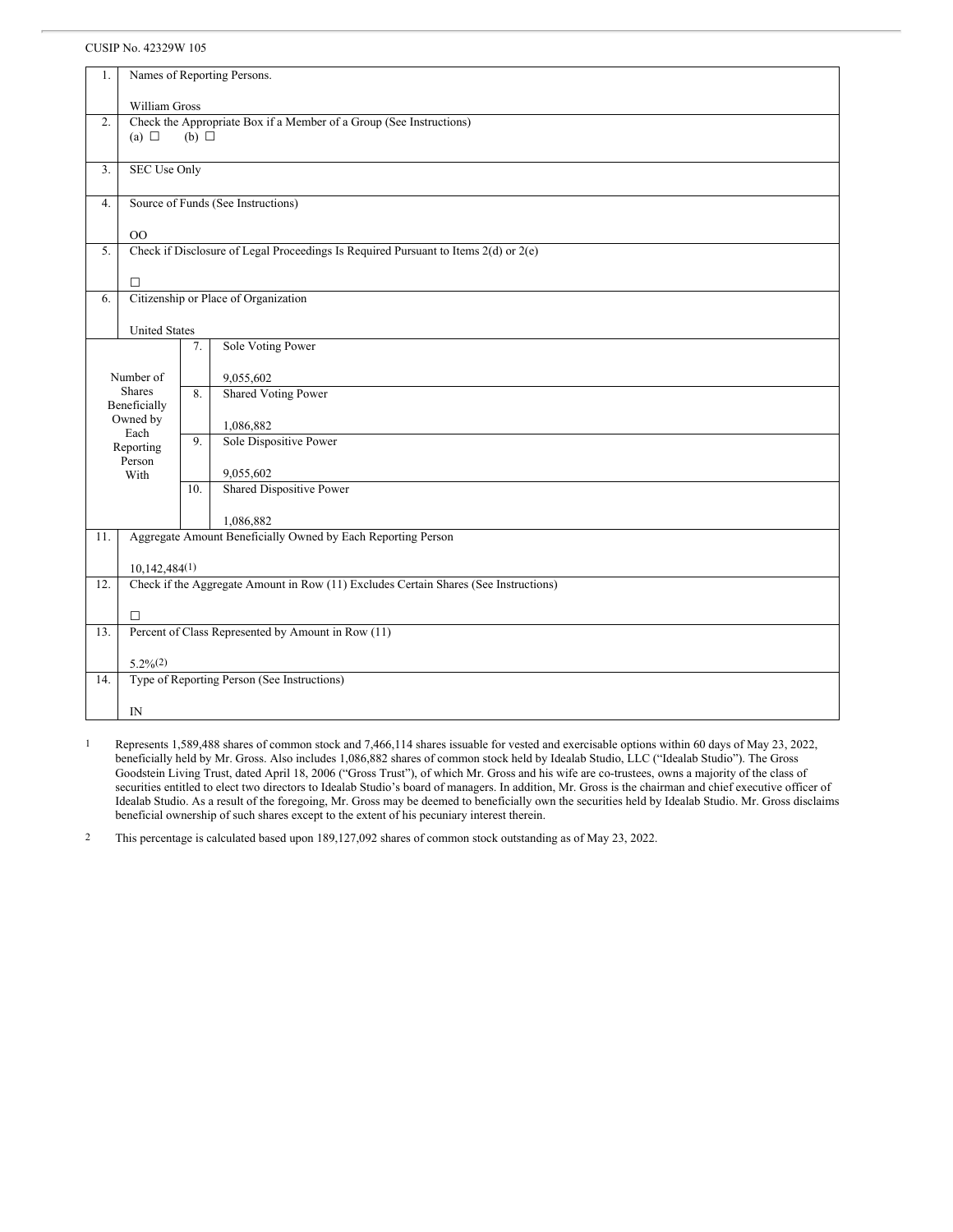#### CUSIP No. 42329W 105

## **Item 1. Security and Issuer**

- (a) This statement on Schedule 13D relates to the common stock, par value \$0.0001 per share ("*Common Stock*"), of Heliogen, Inc., a Delaware corporation (the "*Issuer*").
- (b) The principal executive offices of the Issuer are located at 130 W. Union Street, Pasadena, California.

#### **Item 2. Identity and Background**

- (a) William Gross
- (b) The business address of the Reporting Person is c/o Heliogen, Inc., 130 W. Union Street, Pasadena, California.
- (c) The Reporting Person is the Chief Executive Officer and Chairman of the Board of the Issuer.
- (d) During the last five years, the Reporting Person has not been convicted in any criminal proceeding (excluding traffic violations or similar misdemeanors).
- (e) During the last five years, the Reporting Person has not been a party to a civil proceeding of a judicial or administrative body of competent jurisdiction resulting in such person being subject to a judgment, decree or final order enjoining future violations of, or prohibiting or mandating activities subject to, federal or state securities laws or finding any violation with respect to such laws.
- (f) The Reporting Person is a citizen of the United States.

#### **Item 3.**

The Reporting Person acquired 1,589,488 shares of common stock of (the "*Merger Shares*") the Issuer pursuant to the Business Combination Agreement, dated July 6, 2021, (the *"Business Combination Agreement"*), by and among Athena Technology Acquisition Corp. ("*Athena*"), HelioMax Merger Sub Inc., a wholly owned subsidiary of Athena ("*Merger Sub*") and Heliogen, Inc. ("*Legacy Heliogen"*) in exchange for Legacy Heliogen shares.

Pursuant to the terms of the Business Combination Agreement, a business combination of Legacy Heliogen and Athena was effected by the merger of Merger Sub with and into Legacy Heliogen, with Legacy Heliogen surviving as a wholly owned subsidiary of Athena (the "*Merger*). In connection with the consummation of the Merger, Athena changed its name from Athena Technology Acquisition Corp. to Heliogen, Inc. and Legacy Heliogen changed its named from Heliogen, Inc. to Heliogen Holdings, Inc.

At the Effective Time of the Merger (the "*Effective Time*"), as a result of the Merger, each share of Legacy Heliogen capital stock that was then issued and outstanding was cancelled and converted into the right to receive 2.013 shares (the "*Exchange Ratio*") of the Issuer's common stock.

At the Effective Time, as a result of the Merger, (i) each option to purchase Legacy Heliogen capital stock that was outstanding and unexercised immediately prior to the Effective Time was assumed by the Company and converted into an option to purchase shares of the Company's common stock and (ii) each award of restricted stock units in respect of Legacy Heliogen common stock outstanding as of immediately prior to the Effective Time was assumed by the Company and converted into an award of restricted stock units in respect of shares of the Company's common stock.

#### **Item 4.**

Mr. Gross serves as the chief executive officer of the Issuer and as a member of the Issuer's board of directors and, in such capacities, may have influence over the corporate activities of the Issuer, including activities which may relate to items described in subparagraphs (a) through (j) of Item 4 of this Schedule 13D. The Reporting Person has acquired, and holds, the shares of Common Stock reported herein for investment purposes.

The Reporting Person may acquire additional securities of the Issuer, depending on market indicators and the business performance of the Issuer, but does not currently plan to purchase a number of shares that would result in a substantial change in the beneficial ownership of the Reporting Person or his ability to influence control of the Issuer.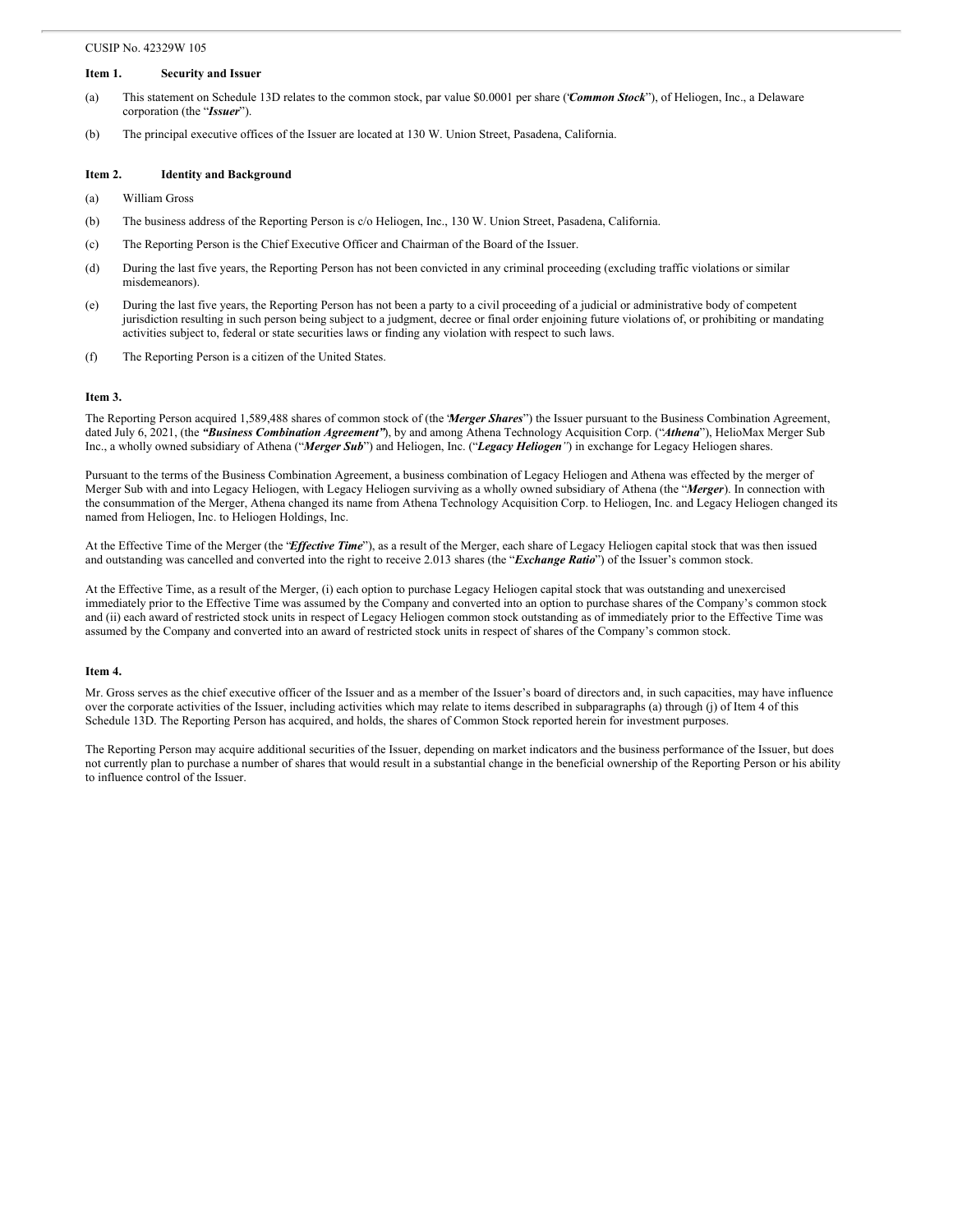#### CUSIP No. 42329W 105

Other than as described in the preceding paragraph and Item 6 below, and except that the Reporting Person may, from time to time or at any time, subject to market conditions and other factors, purchase additional shares of Common Stock in the open market, in privately negotiated transactions or otherwise, or sell at any time all or a portion of the shares of Common Stock now owned or hereafter acquired by him to one or more purchasers or pursuant to a trading plan adopted pursuant to Rule 10b5-1 of the Exchange Act as of the date of this Schedule 13D, the Reporting Person does not have any present plans which relate to or would result in:

- (a) the acquisition by any person of additional securities of the Issuer, or the disposition of securities of the Issuer;
- (b) an extraordinary corporate transaction, such as a merger, reorganization or liquidation, involving the Issuer or any of its subsidiaries;
- (c) a sale or transfer of a material amount of assets of the Issuer or any of its subsidiaries;
- (d) any change in the present board of directors or management of the Issuer, including any plans or proposals to change the number or term of directors or to fill any existing vacancies on the board;
- (e) any material change in the present capitalization or dividend policy of the Issuer;
- (f) any other material change in the Issuer's business or corporate structure including but not limited to, if the Issuer is a registeredclosed-end investment company, any plans or proposals to make any changes in its investment policy for which a vote is required by Section 13 of the Investment Company Act of 1940;
- (g) changes in the Issuer's charter, bylaws or instruments corresponding thereto or other actions which may impede the acquisition of control of the Issuer by any person;
- (h) causing a class of securities of the Issuer to be delisted from a national securities exchange or to cease to be authorized to be quoted in an inter-dealer quotation system of a registered national securities association;
- (i) a class of equity securities of the Issuer becoming eligible for termination of registration pursuant to Section 12(g)(4) of the Act; or
- (j) any action similar to any of those enumerated above.

# **Item 5. Interest in Securities of the Issuer**

- (a) The Reporting Person beneficially owns 10,142,484 shares of Common Stock of the Issuer, which represents 5.2% of the Issuer's Common Stock outstanding as of May 23, 2022, based on 189,127,092 shares of the Issuer's Common Stock outstanding as reported the Issuer's Registration Statement on Form S-1, Post Effective Amendment No. 2 with the SEC on May 27, 2022.
- (b) The Reporting Person has sole power to vote or direct the vote, and dispose or direct the disposition, of all of the shares of Common Stock that he beneficially holds except for 1,086,882 shares of Common Stock with respect to which the Reporting Person shares voting and dispositive power with Idealab Studio.
- (c) Except as described in this Schedule 13D, the Reporting Person has not engaged in any transactions in the Issuer's Common Stock in the past sixty days.
- (d) To the knowledge of the Reporting Person, no other person has the right to receive or the power to direct the receipt of dividends from, or the proceeds from the sale of, the shares of Common Stock beneficially owned by the Reporting Person.
- (e) Not applicable.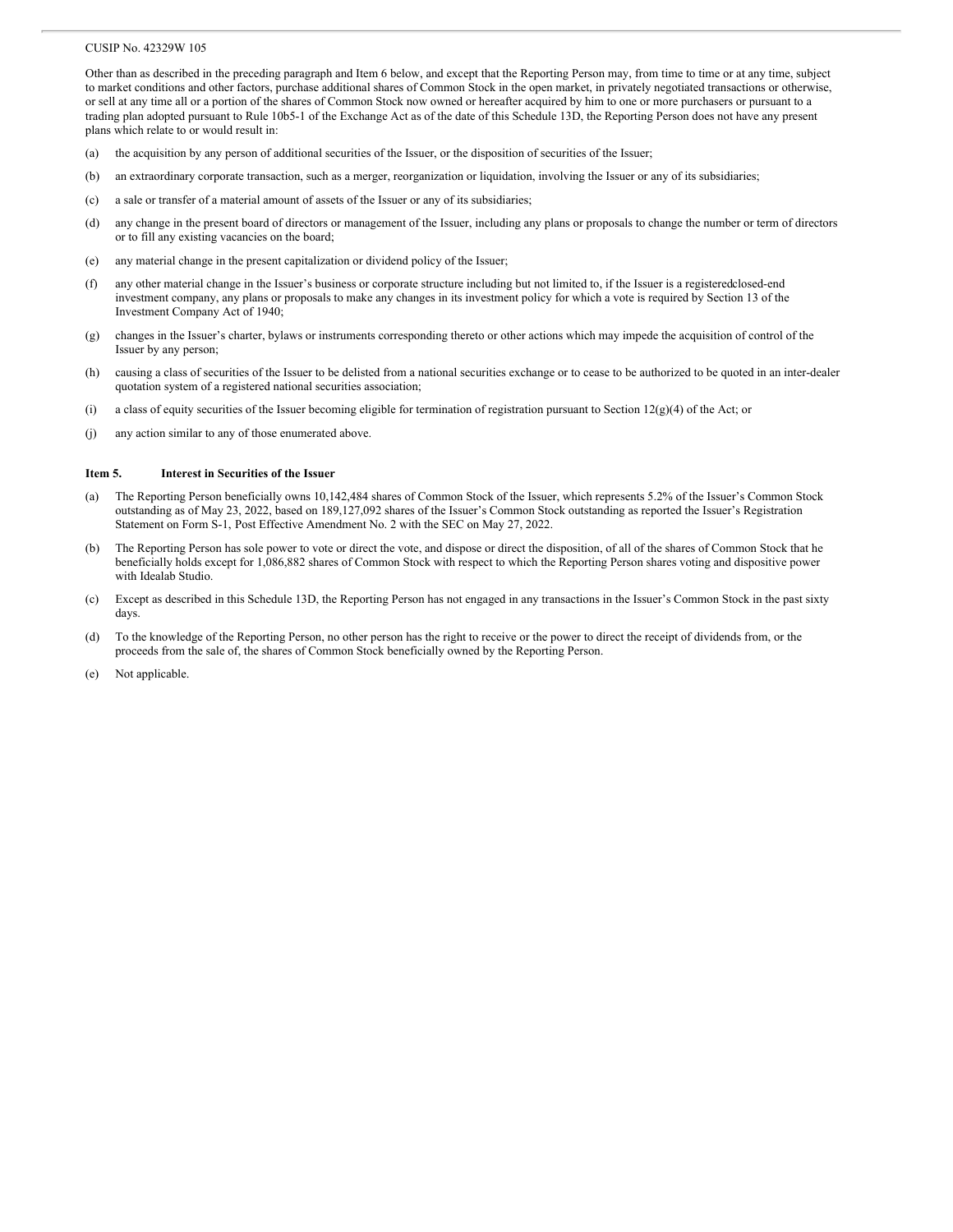# **Item 6. Contracts, Arrangements, Understandings or Relationships with Respect to Securities of the Issuer**

# *Employment Agreement*

In November 2021, the Reporting Person entered into an employment agreement (the "*Employment Agreement*") with the Issuer. The Employment Agreement provides that, unless provided otherwise, any equity award granted to the Reporting Person under our 2013 Plan or 2021 Plan (collectively, the *"Plans"*) that is subject to time-based vesting, to the extent such award is assumed, continued, or substituted by the surviving corporation in connection with a "change in control" (as defined in the Plans), and the Reporting Person continues to provide services to the Issuer or the successor corporation, will accelerate and become fully vested and exercisable in the event of a "qualifying termination" (as defined in the Employment Agreement, including a termination without "cause" or resignation for "good reason" and execution of a release of claims) that occurs within 12 months following the change in control. Upon a qualifying termination that does not occur within 12 months following a change in control, under the Employment Agreement, the Reporting Person will be eligible for accelerated vesting of his time-based equity awards that would have vested, had he remained in continuous service for an additional 12 months after the termination date.

### *Registration Rights and Lock-up Agreement*

On December 30, 2021 (the "*Closing Date*"), certain stockholders and certain officers and directors of the Issuer, including the Reporting Person (together, the "*Registration Rights Holders*"), entered into that certain Registration Rights andLock-up Agreement (the "*Registration Rights Agreement*"), pursuant to which the Registrations Rights Holders agreed to be contractually restricted from selling or transferring their shares of the Issuer's Common Stock for a period of 180 days after the Closing Date (the "*Lock-Up Period*"), with 50%, 25% and 25% of such shares subject to earlier release if the closing stock price for the Common Stock equals or exceeds \$12.00 per share, \$13.50 per share and \$17.00 per share, respectively, for any 20 trading days within any 30-trading day period. Pursuant to the Registration Rights Agreement, subject to certain requirements and customary conditions, including with regard to the number of demand rights that may be exercised and compliance with the Lock-Up Period, the Registration Rights Holders may demand at any time or from time to time, that the Issuer files a registration statement to register certain shares of Common Stock held by such Registration Rights Holders or to conduct an underwritten offering. The Registration Rights also provides the Registration Rights Holders with "piggy-back" registration rights, subject to certain requirements and customary conditions.

The foregoing descriptions of the Employment Agreement, and Registration Rights Agreement do not purport to be complete, and are qualified in their entirety by reference to the text of such agreements (or the forms thereof). Such agreements (or the forms thereof) are attached hereto as exhibits and are incorporated by reference herein. Other than as described in this Schedule 13D, to the knowledge of the Reporting Person, there are no other contracts, arrangements, understandings or relationships (legal or otherwise) among the Reporting Person and any person with respect to any securities of the Issuer.

# **Item 7. Material to be Filed as Exhibits**

|                                                                                                                          | <b>Incorporated by Reference</b> |                  |         |                    |
|--------------------------------------------------------------------------------------------------------------------------|----------------------------------|------------------|---------|--------------------|
| <b>Description</b>                                                                                                       | <b>Schedule / Form</b>           | File No.         | Exhibit | <b>Filing Date</b> |
| A. Executive Employment Agreement, dated November 19, 2021, by and between William T. "Bill"<br>Gross and Heliogen, Inc. | $S-4/A$                          | 333-258606 10.15 |         | 11/19/2021         |
| B. Registration Rights and Lock-Up Agreement                                                                             | 8-K                              | 001-40209        | 10.5    | 1/6/2022           |